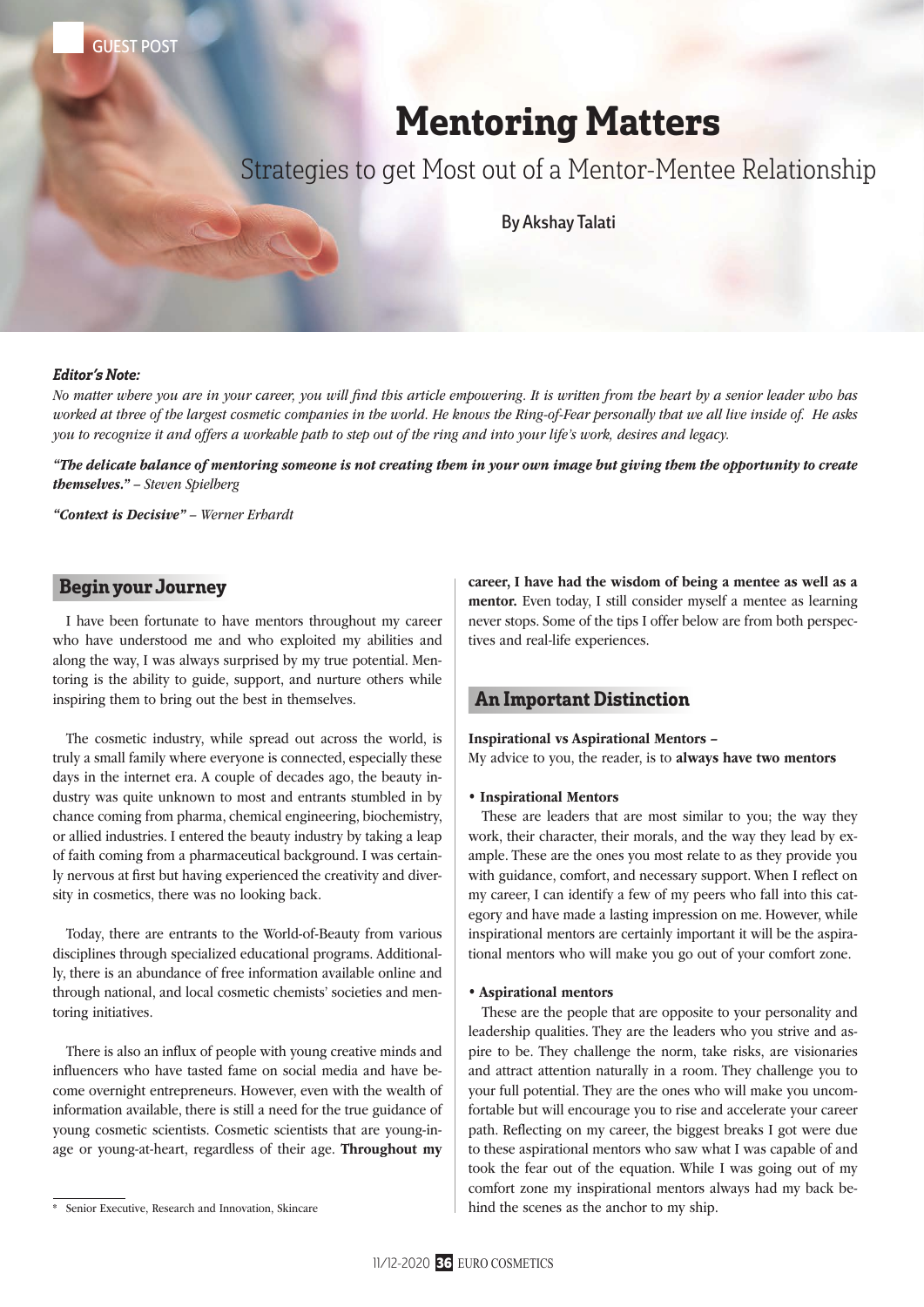Mentoring should be personalized for you; your circumstances, your potential, and your ambitions. I have sat through so many management classes where you are part of a group of people, or an audience where you hear life lessons and career advice. However, I have gotten the most value from personalized one-onone mentor-mentee relationships. Looking back 20 years ago, I will never forget my first official mentor at Estée Lauder who was from the finance department but took the utmost interest in my growth. He helped me build on my weakness and capitalize on my strengths. Per his advice, I enrolled in the Dale Carnegie leadership program, wrote my own promotion letter and changed my networking style- which, ultimately worked wonders for me. He personalized it for me which made all the difference.

Recently, I have mentored several young and experienced professionals from the global cosmetic industry. Their origins included, but were not limited to: the US, Egypt, Iran, Singapore, UK, Canada, India, China. Everyone's situation was unique. Some were still in college and did not know what courses to take in order to pursue cosmetics. Some were in another industry and want to take the leap into cosmetics like I did, but do not know how to go about it. Some wanted to change roles from R&D to Product development or Marketing. Others wanted a career boost by either wanting a promotion or changing jobs, but do not have the network or courage to do so. Lastly, some just wanted to start their own business. In every situation, I found that the best way to mentor them is to understand their background, their needs, their capabilities, and then coach them in the right direction.

Mentors are all around you and in all walks of life – Mentors do not need to only be from the corporate world or the same industry as you are. They can be in your home, can be your best friend, a teacher, a relative, or even a public personality you admire. These are people who you confide in or bounce thoughts off to get their advice or support. Reminiscing on some tough choices that I made in my career, while I had "work" mentors to guide me, the decisions were also backed up by my wife and best friend. There are people in your network outside of work who know you better. They would be best suited to provide you with unbiased guidance if they see and have your best interest at heart. In "real life" we call the aspirational mentors your confidantes and the inspirational mentors are your role models.

I have a magnet on my refrigerator that reads "Life begins at the end of your comfort zone". Indeed, to experience the best value out of a mentor-mentee relationship, you need to first trust yourself, believe in your capabilities to take risks and bring you out of that ring of fear. The role of a mentor is to only show you the path and shine the light, but not to actually dig the road for you.

Very often I get solicitations and calls directly from candidates who send me their résumé and are only interested in getting a job. In these situations, I approach the person stepwise with the first advice being on modifications to their resume and their LinkedIn profile. Then, I ask them a few specific questions.

1. If you had a magic wand how would you create your dream role and what is stopping you from getting there? This question is the most important to understand what their context is, what is going on in their mind, what their vision is, and what efforts they have personally made towards it.

2. How are you liking your current role and what do you see yourself enjoy doing? Is it just the title and salary of your current role that is inspiring you to make a change? Very often there is nothing wrong with the current role they are in and they are perfectly happy. In these situations, I strongly advise them to continue in their current roles but maybe light a little fire to go above and beyond in their position to showcase themselves or accelerate their growth in the company. It is particularly important to know what makes someone happy which will increase their productivity to 100%.

3. What is your talent and what do you do really well? How can you use it given the context? There are situations that I have come across in which talent is truly undervalued in their current position and is triggering disappointment and the need for change. Depending on their situation, it could be a move within their current environment or could initiate a relocation.

4. What have you done to go outside your comfort zone to network, market yourself, meet new people, or increase the visibility in the industry or your current workplace? Getting out of my comfort zone was the biggest leap of faith I took and every time it was a life-changing leap. Whether I took international assignments in Asia, changed departments for bigger roles, or changed companies for better opportunities, all the decisions and efforts were made by me as it was I who wanted the change.

Change is never easy as most of us get used to our comfort zones in personal and work lives. However, change is inevitable and usually works out for everyone's best interest in the long run. Instead, embrace change with positivity and use it to your advantage of learning new experiences and expanding your horizons. Changing jobs or positions does come with its rewards of a higher title or salary but also comes with the stress of adapting to a new environment, making a new network, or disrupting work, life, and family balance. Many are afraid to take the first step due to fear of failure and this is when a mentor can encourage them to show that failure is the only way to succeed.

5. In your biography book who is the hero? What will you do to write the end of your story? The answer to this question is rather tricky but gives an insight into whether they are looking for an aspirational or inspirational mentor and at the same time, it also provides various other clues on how they want to define their legacy and how far they are willing to go to create it. For some, it may take decades to discover their true mission in life but once they do know they will move forward in their chosen leadership roles. The three qualities that bring them closer to the goal are: